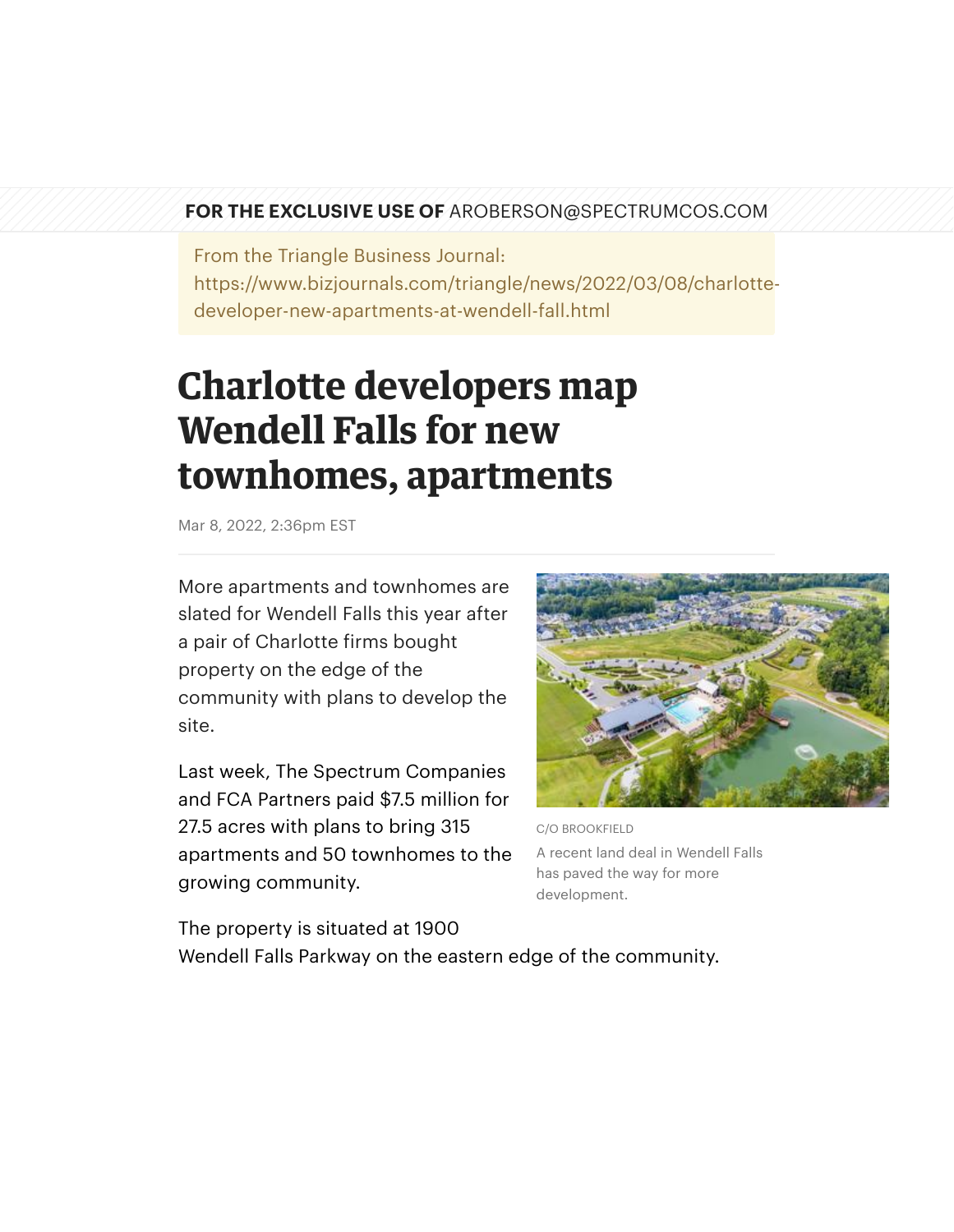"With shopping, dining and entertainment options that will continue to attract further development, we knew that we wanted to be part of the growing Wendell Falls [community,"](https://www.bizjournals.com/triangle/search/results?q=Steve%20McClure) said Steve McClure, CEO of The Spectrum Companies. "Our multifamily site will be located on the east side of the community and walkable to the Wendell Falls Farmhouse Cafe, a popular gathering place for community residents."

Plans for the project call for 315 apartments across four 4-story buildings plus 50 townhomes on the eastern side of the property. The townhomes will be for rent and will be priced higher than the apartments, though The Spectrum Companies did not provide a price estimate.

Multifamily amenities will include a clubhouse with fitness center, a saltwater pool and an entertainment kitchen with private dining, according to the developers. Additional outdoor amenities include a pet park, outdoor gathering space and access to Wendell Falls' biking trails.

Work is expected to begin soon and wrap up by mid-2024. The first units are expected to deliver by the end of next year.